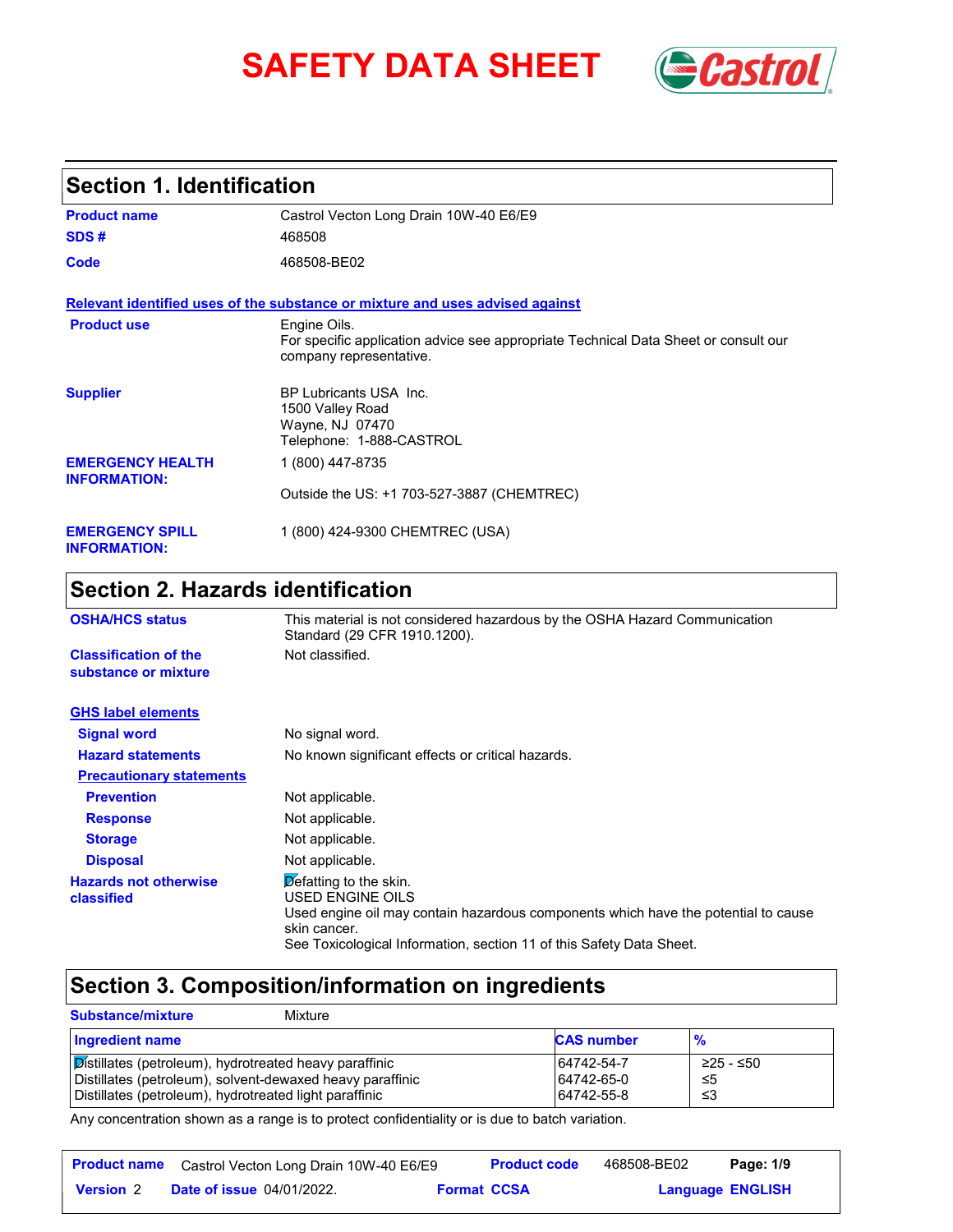## **Section 3. Composition/information on ingredients**

**There are no additional ingredients present which, within the current knowledge of the supplier and in the concentrations applicable, are classified as hazardous to health and hence require reporting in this section.**

**Occupational exposure limits, if available, are listed in Section 8.**

#### **Section 4. First aid measures**

#### **Description of necessary first aid measures**

| Eye contact                       | In case of contact, immediately flush eyes with plenty of water for at least 15 minutes.<br>Eyelids should be held away from the eyeball to ensure thorough rinsing. Check for and<br>remove any contact lenses. Get medical attention.             |
|-----------------------------------|-----------------------------------------------------------------------------------------------------------------------------------------------------------------------------------------------------------------------------------------------------|
| <b>Skin contact</b>               | Wash skin thoroughly with soap and water or use recognized skin cleanser. Remove<br>contaminated clothing and shoes. Wash clothing before reuse. Clean shoes thoroughly<br>before reuse. Get medical attention if symptoms occur.                   |
| <b>Inhalation</b>                 | If inhaled, remove to fresh air. In case of inhalation of decomposition products in a fire,<br>symptoms may be delayed. The exposed person may need to be kept under medical<br>surveillance for 48 hours. Get medical attention if symptoms occur. |
| <b>Ingestion</b>                  | Do not induce vomiting unless directed to do so by medical personnel. Get medical<br>attention if symptoms occur.                                                                                                                                   |
| <b>Protection of first-aiders</b> | No action shall be taken involving any personal risk or without suitable training.                                                                                                                                                                  |

#### **Most important symptoms/effects, acute and delayed**

**See Section 11 for more detailed information on health effects and symptoms.**

#### **Indication of immediate medical attention and special treatment needed, if necessary**

| <b>Notes to physician</b>  | Treatment should in general be symptomatic and directed to relieving any effects.   |
|----------------------------|-------------------------------------------------------------------------------------|
|                            | In case of inhalation of decomposition products in a fire, symptoms may be delayed. |
|                            | The exposed person may need to be kept under medical surveillance for 48 hours.     |
| <b>Specific treatments</b> | No specific treatment.                                                              |

## **Section 5. Fire-fighting measures**

| <b>Extinguishing media</b>                               |                                                                                                                                                                                                |
|----------------------------------------------------------|------------------------------------------------------------------------------------------------------------------------------------------------------------------------------------------------|
| <b>Suitable extinguishing</b><br>media                   | In case of fire, use foam, dry chemical or carbon dioxide extinguisher or spray.                                                                                                               |
| Unsuitable extinguishing<br>media                        | Do not use water jet.                                                                                                                                                                          |
| <b>Specific hazards arising</b><br>from the chemical     | In a fire or if heated, a pressure increase will occur and the container may burst.                                                                                                            |
| <b>Hazardous combustion</b><br>products                  | Combustion products may include the following:<br>carbon oxides (CO, CO <sub>2</sub> ) (carbon monoxide, carbon dioxide)<br>nitrogen oxides (NO, NO <sub>2</sub> etc.)                         |
| <b>Special protective actions</b><br>for fire-fighters   | No action shall be taken involving any personal risk or without suitable training. Promptly<br>isolate the scene by removing all persons from the vicinity of the incident if there is a fire. |
| <b>Special protective</b><br>equipment for fire-fighters | Fire-fighters should wear positive pressure self-contained breathing apparatus (SCBA)<br>and full turnout gear.                                                                                |

## **Section 6. Accidental release measures**

**Personal precautions, protective equipment and emergency procedures**

| <b>For non-emergency</b> | No action shall be taken involving any personal risk or without suitable training.   |  |  |  |  |
|--------------------------|--------------------------------------------------------------------------------------|--|--|--|--|
| personnel                | Evacuate surrounding areas. Keep unnecessary and unprotected personnel from          |  |  |  |  |
|                          | entering. Do not touch or walk through spilled material. Put on appropriate personal |  |  |  |  |
|                          | protective equipment. Floors may be slippery; use care to avoid falling.             |  |  |  |  |

| <b>Product name</b> | Castrol Vecton Long Drain 10W-40 E6/E9 |                    | <b>Product code</b> | 468508-BE02 | Page: 2/9               |  |
|---------------------|----------------------------------------|--------------------|---------------------|-------------|-------------------------|--|
| <b>Version</b> 2    | <b>Date of issue 04/01/2022.</b>       | <b>Format CCSA</b> |                     |             | <b>Language ENGLISH</b> |  |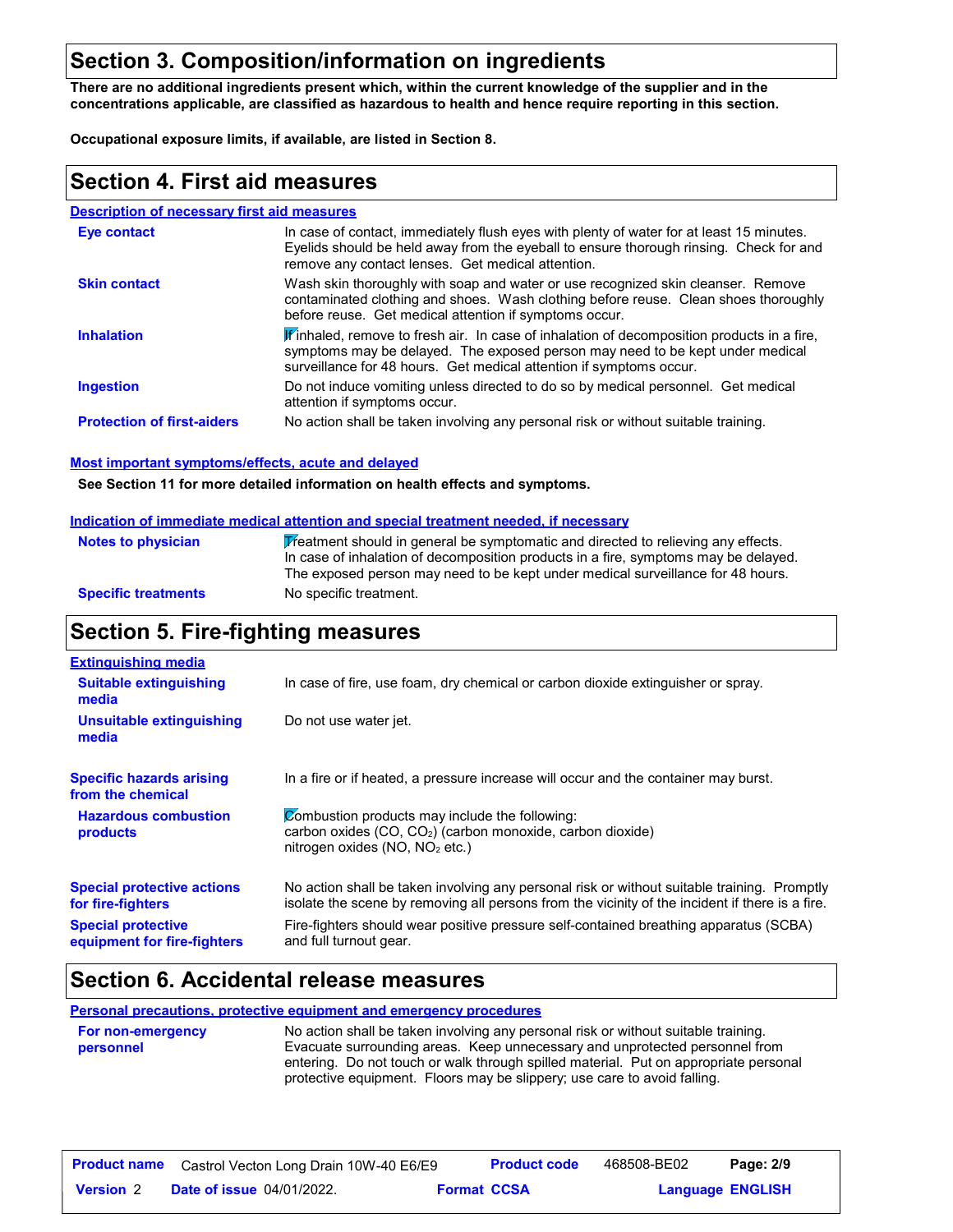#### **Section 6. Accidental release measures**

| For emergency responders                                     | If specialized clothing is required to deal with the spillage, take note of any information in<br>Section 8 on suitable and unsuitable materials. See also the information in "For non-<br>emergency personnel".                                                                                                                                                                                   |
|--------------------------------------------------------------|----------------------------------------------------------------------------------------------------------------------------------------------------------------------------------------------------------------------------------------------------------------------------------------------------------------------------------------------------------------------------------------------------|
| <b>Environmental precautions</b>                             | Avoid dispersal of spilled material and runoff and contact with soil, waterways, drains<br>and sewers. Inform the relevant authorities if the product has caused environmental<br>pollution (sewers, waterways, soil or air).                                                                                                                                                                      |
| <b>Methods and materials for containment and cleaning up</b> |                                                                                                                                                                                                                                                                                                                                                                                                    |
| <b>Small spill</b>                                           | Stop leak if without risk. Move containers from spill area. Absorb with an inert material<br>and place in an appropriate waste disposal container. Dispose of via a licensed waste<br>disposal contractor.                                                                                                                                                                                         |
| <b>Large spill</b>                                           | Stop leak if without risk. Move containers from spill area. Prevent entry into sewers,<br>water courses, basements or confined areas. Contain and collect spillage with non-<br>combustible, absorbent material e.g. sand, earth, vermiculite or diatomaceous earth and<br>place in container for disposal according to local regulations. Dispose of via a licensed<br>waste disposal contractor. |

#### **Section 7. Handling and storage**

| <b>Precautions for safe handling</b>                                             |                                                                                                                                                                                                                                                                                                                                                                                                                                                                                                                                                                                               |
|----------------------------------------------------------------------------------|-----------------------------------------------------------------------------------------------------------------------------------------------------------------------------------------------------------------------------------------------------------------------------------------------------------------------------------------------------------------------------------------------------------------------------------------------------------------------------------------------------------------------------------------------------------------------------------------------|
| <b>Protective measures</b>                                                       | Put on appropriate personal protective equipment (see Section 8).                                                                                                                                                                                                                                                                                                                                                                                                                                                                                                                             |
| <b>Advice on general</b><br>occupational hygiene                                 | Eating, drinking and smoking should be prohibited in areas where this material is<br>handled, stored and processed. Wash thoroughly after handling. Remove contaminated<br>clothing and protective equipment before entering eating areas. See also Section 8 for<br>additional information on hygiene measures.                                                                                                                                                                                                                                                                              |
| <b>Conditions for safe storage,</b><br>including any<br><i>incompatibilities</i> | Store in accordance with local regulations. Store in original container protected from<br>direct sunlight in a dry, cool and well-ventilated area, away from incompatible materials<br>(see Section 10) and food and drink. Keep container tightly closed and sealed until<br>ready for use. Store and use only in equipment/containers designed for use with this<br>product. Containers that have been opened must be carefully resealed and kept upright<br>to prevent leakage. Do not store in unlabeled containers. Use appropriate containment<br>to avoid environmental contamination. |
| <b>Not suitable</b>                                                              | Prolonged exposure to elevated temperature                                                                                                                                                                                                                                                                                                                                                                                                                                                                                                                                                    |

### **Section 8. Exposure controls/personal protection**

#### **Control parameters**

#### **Occupational exposure limits**

**Distillates (petroleum), hydrotreated heavy paraffinic ACGIH TLV (United States).** 

TWA: 5 mg/m<sup>3</sup> 8 hours. Issued/Revised: 11/2009 Form: Inhalable fraction **OSHA PEL (United States).** TWA: 5 mg/m<sup>3</sup> 8 hours. Issued/Revised: 6/1993

Distillates (petroleum), solvent-dewaxed heavy paraffinic **ACGIH TLV (United States).**

TWA: 5 mg/m<sup>3</sup> 8 hours. Issued/Revised: 11/2009 Form: Inhalable fraction **OSHA PEL (United States).**

TWA: 5 mg/m<sup>3</sup> 8 hours. Issued/Revised: 6/1993

Distillates (petroleum), hydrotreated light paraffinic **ACGIH TLV (United States).**

TWA: 5 mg/m<sup>3</sup> 8 hours. Issued/Revised: 11/2009 Form: Inhalable fraction **OSHA PEL (United States).** TWA: 5 mg/m<sup>3</sup> 8 hours. Issued/Revised:

6/1993

| <b>Product name</b> | Castrol Vecton Long Drain 10W-40 E6/E9 |                    | <b>Product code</b> | 468508-BE02             | Page: 3/9 |  |
|---------------------|----------------------------------------|--------------------|---------------------|-------------------------|-----------|--|
| <b>Version 2</b>    | <b>Date of issue 04/01/2022.</b>       | <b>Format CCSA</b> |                     | <b>Language ENGLISH</b> |           |  |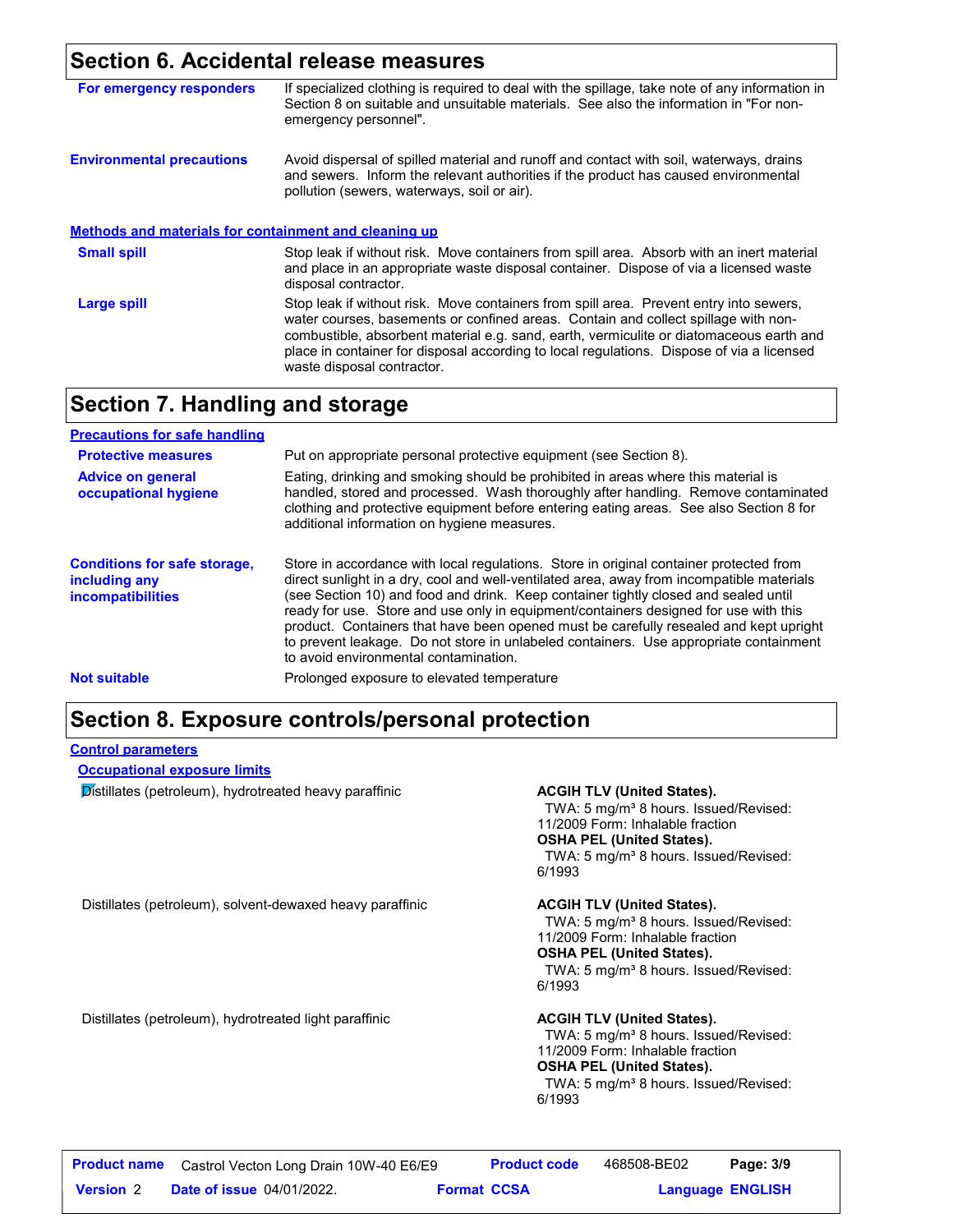## **Section 8. Exposure controls/personal protection**

| <b>Appropriate engineering</b><br>controls | All activities involving chemicals should be assessed for their risks to health, to ensure<br>exposures are adequately controlled. Personal protective equipment should only be<br>considered after other forms of control measures (e.g. engineering controls) have been<br>suitably evaluated. Personal protective equipment should conform to appropriate<br>standards, be suitable for use, be kept in good condition and properly maintained.<br>Your supplier of personal protective equipment should be consulted for advice on<br>selection and appropriate standards. For further information contact your national<br>organisation for standards.<br>Provide exhaust ventilation or other engineering controls to keep the relevant airborne<br>concentrations below their respective occupational exposure limits.<br>The final choice of protective equipment will depend upon a risk assessment. It is<br>important to ensure that all items of personal protective equipment are compatible. |
|--------------------------------------------|------------------------------------------------------------------------------------------------------------------------------------------------------------------------------------------------------------------------------------------------------------------------------------------------------------------------------------------------------------------------------------------------------------------------------------------------------------------------------------------------------------------------------------------------------------------------------------------------------------------------------------------------------------------------------------------------------------------------------------------------------------------------------------------------------------------------------------------------------------------------------------------------------------------------------------------------------------------------------------------------------------|
| <b>Environmental exposure</b><br>controls  | Emissions from ventilation or work process equipment should be checked to ensure they<br>comply with the requirements of environmental protection legislation. In some cases,<br>fume scrubbers, filters or engineering modifications to the process equipment will be<br>necessary to reduce emissions to acceptable levels.                                                                                                                                                                                                                                                                                                                                                                                                                                                                                                                                                                                                                                                                              |
| <b>Individual protection measures</b>      |                                                                                                                                                                                                                                                                                                                                                                                                                                                                                                                                                                                                                                                                                                                                                                                                                                                                                                                                                                                                            |
| <b>Hygiene measures</b>                    | Wash hands, forearms and face thoroughly after handling chemical products, before<br>eating, smoking and using the lavatory and at the end of the working period.<br>Appropriate techniques should be used to remove potentially contaminated clothing.<br>Wash contaminated clothing before reusing. Ensure that eyewash stations and safety<br>showers are close to the workstation location.                                                                                                                                                                                                                                                                                                                                                                                                                                                                                                                                                                                                            |
| <b>Eye/face protection</b>                 | Safety glasses with side shields.                                                                                                                                                                                                                                                                                                                                                                                                                                                                                                                                                                                                                                                                                                                                                                                                                                                                                                                                                                          |
| <b>Skin protection</b>                     |                                                                                                                                                                                                                                                                                                                                                                                                                                                                                                                                                                                                                                                                                                                                                                                                                                                                                                                                                                                                            |
| <b>Hand protection</b>                     | Wear protective gloves if prolonged or repeated contact is likely. Wear chemical<br>resistant gloves. Recommended: Nitrile gloves. The correct choice of protective gloves<br>depends upon the chemicals being handled, the conditions of work and use, and the<br>condition of the gloves (even the best chemically resistant glove will break down after<br>repeated chemical exposures). Most gloves provide only a short time of protection<br>before they must be discarded and replaced. Because specific work environments and<br>material handling practices vary, safety procedures should be developed for each<br>intended application. Gloves should therefore be chosen in consultation with the supplier/<br>manufacturer and with a full assessment of the working conditions.                                                                                                                                                                                                              |
| <b>Body protection</b>                     | Use of protective clothing is good industrial practice.<br>Personal protective equipment for the body should be selected based on the task being<br>performed and the risks involved and should be approved by a specialist before handling<br>this product.<br>Cotton or polyester/cotton overalls will only provide protection against light superficial<br>contamination that will not soak through to the skin. Overalls should be laundered on a<br>regular basis. When the risk of skin exposure is high (e.g. when cleaning up spillages or<br>if there is a risk of splashing) then chemical resistant aprons and/or impervious chemical<br>suits and boots will be required.                                                                                                                                                                                                                                                                                                                      |
| <b>Other skin protection</b>               | Appropriate footwear and any additional skin protection measures should be selected<br>based on the task being performed and the risks involved and should be approved by a<br>specialist before handling this product.                                                                                                                                                                                                                                                                                                                                                                                                                                                                                                                                                                                                                                                                                                                                                                                    |
| <b>Respiratory protection</b>              | In case of insufficient ventilation, wear suitable respiratory equipment.<br>The correct choice of respiratory protection depends upon the chemicals being handled,<br>the conditions of work and use, and the condition of the respiratory equipment. Safety<br>procedures should be developed for each intended application. Respiratory protection<br>equipment should therefore be chosen in consultation with the supplier/manufacturer<br>and with a full assessment of the working conditions.                                                                                                                                                                                                                                                                                                                                                                                                                                                                                                      |

## **Section 9. Physical and chemical properties**

The conditions of measurement of all properties are at standard temperature and pressure unless otherwise indicated.

| <b>Appearance</b>     |                                        |                    |                     |             |                         |  |
|-----------------------|----------------------------------------|--------------------|---------------------|-------------|-------------------------|--|
| <b>Physical state</b> | Liquid.                                |                    |                     |             |                         |  |
| <b>Color</b>          | Amber. [Light]                         |                    |                     |             |                         |  |
| <b>Odor</b>           | Not available.                         |                    |                     |             |                         |  |
| <b>Odor threshold</b> | Not available.                         |                    |                     |             |                         |  |
| <b>Product name</b>   | Castrol Vecton Long Drain 10W-40 E6/E9 |                    | <b>Product code</b> | 468508-BE02 | Page: 4/9               |  |
| <b>Version 2</b>      | <b>Date of issue 04/01/2022.</b>       | <b>Format CCSA</b> |                     |             | <b>Language ENGLISH</b> |  |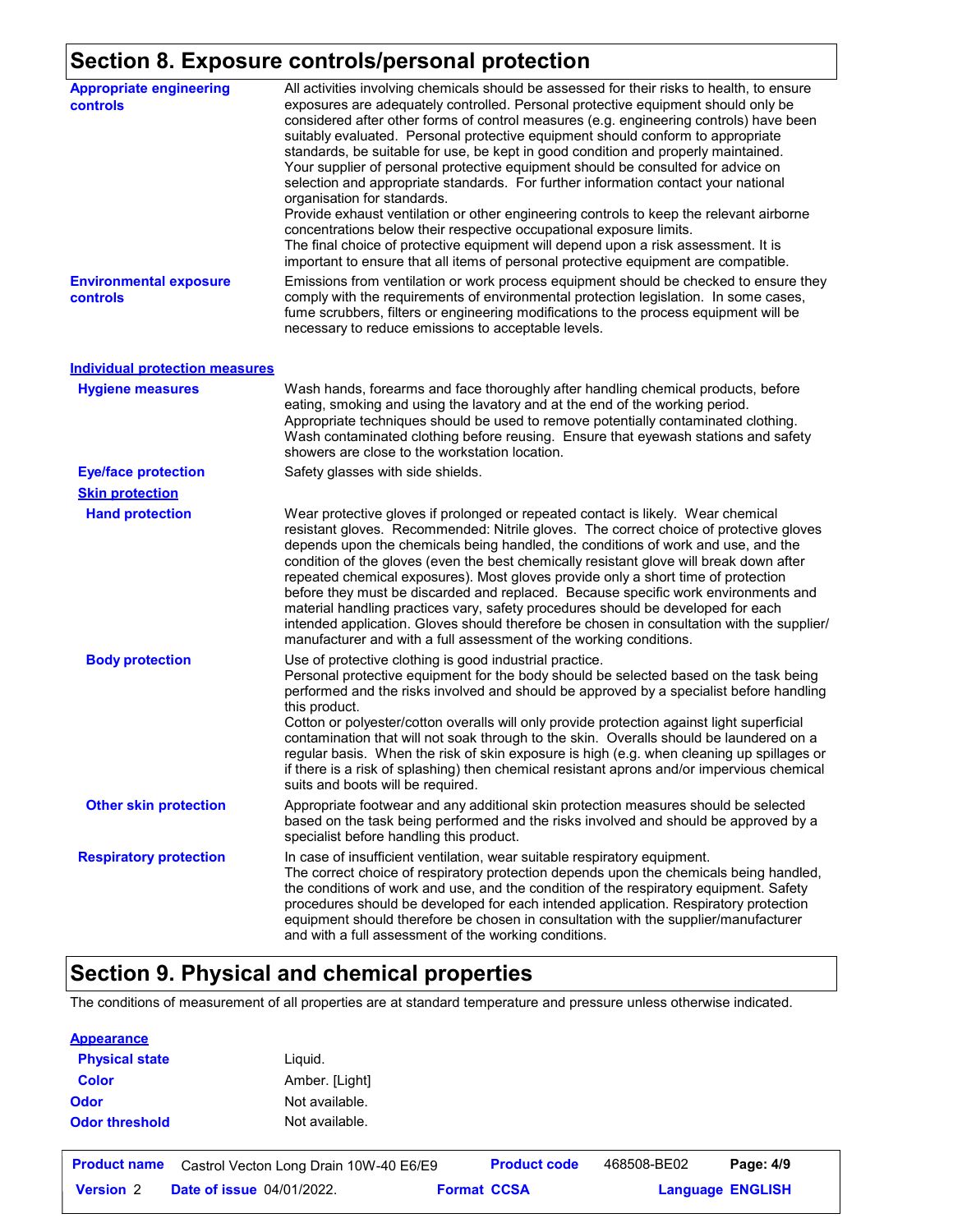## **Section 9. Physical and chemical properties**

| pH                                                                | Not applicable.                                                      |                  |    |
|-------------------------------------------------------------------|----------------------------------------------------------------------|------------------|----|
| <b>Melting point/freezing point</b>                               | Not available.                                                       |                  |    |
| <b>Boiling point, initial boiling</b><br>point, and boiling range | Not available.                                                       |                  |    |
| <b>Flash point</b><br><b>Pour point</b>                           | Closed cup: $204^{\circ}$ C (399.2 $^{\circ}$ F)<br>-42 $^{\circ}$ C |                  |    |
| <b>Evaporation rate</b><br><b>Flammability</b>                    | Not available.<br>Not applicable. Based on - Physica                 |                  |    |
| Lower and upper explosion<br>limit/flammability limit             | Not available.                                                       |                  |    |
| <b>Vapor pressure</b>                                             |                                                                      | <b>Vapor Pro</b> |    |
|                                                                   | <b>Ingredient name</b>                                               | mm Ha            | kP |

**Partition coefficient: noctanol/water Density Solubility Relative vapor density Auto-ignition temperature** 

**pH**

- Physical state

|                                                                                |        |         | Vapor Pressure at 20°C |                 |               | Vapor pressure at 50°C |
|--------------------------------------------------------------------------------|--------|---------|------------------------|-----------------|---------------|------------------------|
| Ingredient name                                                                | mm Hg  | kPa     | <b>Method</b>          | mm<br><b>Hg</b> | kPa           | <b>Method</b>          |
| Distillates (petroleum),<br>hydrotreated heavy<br>paraffinic                   | <0.08  | < 0.011 | <b>ASTM D 5191</b>     |                 |               |                        |
| Lubricating oils<br>(petroleum), C20-50,<br>hydrotreated neutral oil-<br>based | < 0.08 | < 0.011 | <b>ASTM D 5191</b>     |                 |               |                        |
| Distillates (petroleum),<br>solvent-dewaxed heavy<br>paraffinic                | < 0.08 | < 0.011 | <b>ASTM D 5191</b>     |                 |               |                        |
| Distillates (petroleum),<br>hydrotreated light<br>paraffinic                   | < 0.08 | < 0.011 | <b>ASTM D 5191</b>     |                 |               |                        |
| Not available.                                                                 |        |         |                        |                 |               |                        |
| <1000 kg/m <sup>3</sup> (<1 g/cm <sup>3</sup> ) at 15°C                        |        |         |                        |                 |               |                        |
| insoluble in water.                                                            |        |         |                        |                 |               |                        |
| Not applicable.                                                                |        |         |                        |                 |               |                        |
| <b>Ingredient name</b>                                                         |        | °C      | °F                     |                 | <b>Method</b> |                        |

365 689

|                                  | C7-9-alkyl 3-(3,5-di-tert-butyl-<br>4-hydroxyphenyl)propionate       |  |  |  |  |
|----------------------------------|----------------------------------------------------------------------|--|--|--|--|
| <b>Decomposition temperature</b> | Not available.                                                       |  |  |  |  |
| <b>Viscosity</b>                 | Kinematic: $99.3$ mm <sup>2</sup> /s ( $99.3$ cSt) at $40^{\circ}$ C |  |  |  |  |

reaction mass of isomers of:

Kinematic: 13.65 to 14.7 mm $^{2}\!/s$  (13.65 to 14.7 cSt) at 100 $^{\circ} \text{C}$ 

**Particle characteristics Median particle size Mot applicable.** 

### **Section 10. Stability and reactivity**

| <b>Reactivity</b>                            | No specific test data available for this product. Refer to Conditions to avoid and<br>Incompatible materials for additional information.                                |
|----------------------------------------------|-------------------------------------------------------------------------------------------------------------------------------------------------------------------------|
| <b>Chemical stability</b>                    | The product is stable.                                                                                                                                                  |
| <b>Possibility of hazardous</b><br>reactions | Under normal conditions of storage and use, hazardous reactions will not occur.<br>Under normal conditions of storage and use, hazardous polymerization will not occur. |
| <b>Conditions to avoid</b>                   | Avoid all possible sources of ignition (spark or flame).                                                                                                                |
| Incompatible materials                       | Reactive or incompatible with the following materials: oxidizing materials.                                                                                             |

|                  | <b>Product name</b> Castrol Vecton Long Drain 10W-40 E6/E9 |                    | <b>Product code</b> | 468508-BE02 | Page: 5/9               |  |
|------------------|------------------------------------------------------------|--------------------|---------------------|-------------|-------------------------|--|
| <b>Version 2</b> | <b>Date of issue 04/01/2022.</b>                           | <b>Format CCSA</b> |                     |             | <b>Language ENGLISH</b> |  |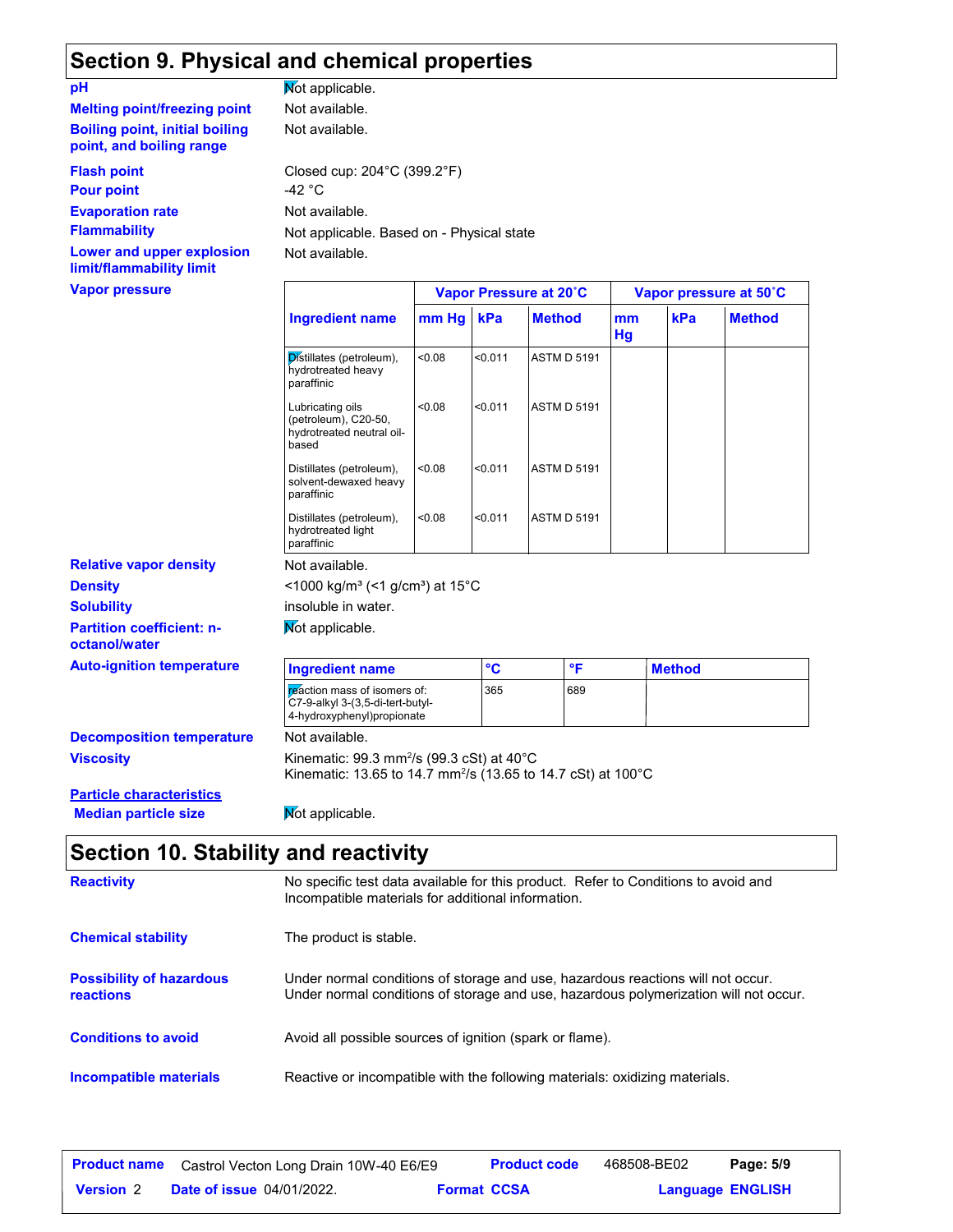#### **Section 10. Stability and reactivity**

**Hazardous decomposition products**

Under normal conditions of storage and use, hazardous decomposition products should not be produced.

### **Section 11. Toxicological information**

#### **Information on toxicological effects**

| <b>Potential acute health effects</b><br><b>Eye contact</b><br>No known significant effects or critical hazards.<br><b>Skin contact</b><br>No known significant effects or critical hazards.<br>Exposure to decomposition products may cause a health hazard. Serious effects may<br><b>Inhalation</b><br>be delayed following exposure.<br><b>Ingestion</b><br>No known significant effects or critical hazards.<br>Symptoms related to the physical, chemical and toxicological characteristics<br><b>Eye contact</b><br>No specific data.<br><b>Skin contact</b><br>Adverse symptoms may include the following:<br>irritation<br>dryness<br>cracking<br><b>Inhalation</b><br>No specific data.<br>Ingestion<br>No specific data.<br>Delayed and immediate effects and also chronic effects from short and long term exposure<br><b>Short term exposure</b> |  |
|---------------------------------------------------------------------------------------------------------------------------------------------------------------------------------------------------------------------------------------------------------------------------------------------------------------------------------------------------------------------------------------------------------------------------------------------------------------------------------------------------------------------------------------------------------------------------------------------------------------------------------------------------------------------------------------------------------------------------------------------------------------------------------------------------------------------------------------------------------------|--|
|                                                                                                                                                                                                                                                                                                                                                                                                                                                                                                                                                                                                                                                                                                                                                                                                                                                               |  |
|                                                                                                                                                                                                                                                                                                                                                                                                                                                                                                                                                                                                                                                                                                                                                                                                                                                               |  |
|                                                                                                                                                                                                                                                                                                                                                                                                                                                                                                                                                                                                                                                                                                                                                                                                                                                               |  |
|                                                                                                                                                                                                                                                                                                                                                                                                                                                                                                                                                                                                                                                                                                                                                                                                                                                               |  |
|                                                                                                                                                                                                                                                                                                                                                                                                                                                                                                                                                                                                                                                                                                                                                                                                                                                               |  |
|                                                                                                                                                                                                                                                                                                                                                                                                                                                                                                                                                                                                                                                                                                                                                                                                                                                               |  |
|                                                                                                                                                                                                                                                                                                                                                                                                                                                                                                                                                                                                                                                                                                                                                                                                                                                               |  |
|                                                                                                                                                                                                                                                                                                                                                                                                                                                                                                                                                                                                                                                                                                                                                                                                                                                               |  |
|                                                                                                                                                                                                                                                                                                                                                                                                                                                                                                                                                                                                                                                                                                                                                                                                                                                               |  |
|                                                                                                                                                                                                                                                                                                                                                                                                                                                                                                                                                                                                                                                                                                                                                                                                                                                               |  |
|                                                                                                                                                                                                                                                                                                                                                                                                                                                                                                                                                                                                                                                                                                                                                                                                                                                               |  |
| <b>Potential immediate</b><br>Not available.<br>effects                                                                                                                                                                                                                                                                                                                                                                                                                                                                                                                                                                                                                                                                                                                                                                                                       |  |
| <b>Potential delayed effects</b><br>Not available.                                                                                                                                                                                                                                                                                                                                                                                                                                                                                                                                                                                                                                                                                                                                                                                                            |  |
| Long term exposure                                                                                                                                                                                                                                                                                                                                                                                                                                                                                                                                                                                                                                                                                                                                                                                                                                            |  |
| <b>Potential immediate</b><br>Not available.<br>effects                                                                                                                                                                                                                                                                                                                                                                                                                                                                                                                                                                                                                                                                                                                                                                                                       |  |
| <b>Potential delayed effects</b><br>Not available.                                                                                                                                                                                                                                                                                                                                                                                                                                                                                                                                                                                                                                                                                                                                                                                                            |  |
| <b>Potential chronic health effects</b>                                                                                                                                                                                                                                                                                                                                                                                                                                                                                                                                                                                                                                                                                                                                                                                                                       |  |
| <b>General</b><br><b>USED ENGINE OILS</b><br>Combustion products resulting from the operation of internal combustion engines<br>contaminate engine oils during use. Used engine oil may contain hazardous<br>components which have the potential to cause skin cancer. Frequent or prolonged<br>contact with all types and makes of used engine oil must therefore be avoided and a<br>high standard of personal hygiene maintained.                                                                                                                                                                                                                                                                                                                                                                                                                          |  |
| <b>Carcinogenicity</b><br>No known significant effects or critical hazards.                                                                                                                                                                                                                                                                                                                                                                                                                                                                                                                                                                                                                                                                                                                                                                                   |  |
| <b>Mutagenicity</b><br>No known significant effects or critical hazards.                                                                                                                                                                                                                                                                                                                                                                                                                                                                                                                                                                                                                                                                                                                                                                                      |  |
| <b>Teratogenicity</b><br>No known significant effects or critical hazards.                                                                                                                                                                                                                                                                                                                                                                                                                                                                                                                                                                                                                                                                                                                                                                                    |  |
| <b>Developmental effects</b><br>No known significant effects or critical hazards.                                                                                                                                                                                                                                                                                                                                                                                                                                                                                                                                                                                                                                                                                                                                                                             |  |
| No known significant effects or critical hazards.<br><b>Fertility effects</b>                                                                                                                                                                                                                                                                                                                                                                                                                                                                                                                                                                                                                                                                                                                                                                                 |  |

#### **Numerical measures of toxicity**

Not available. **Acute toxicity estimates**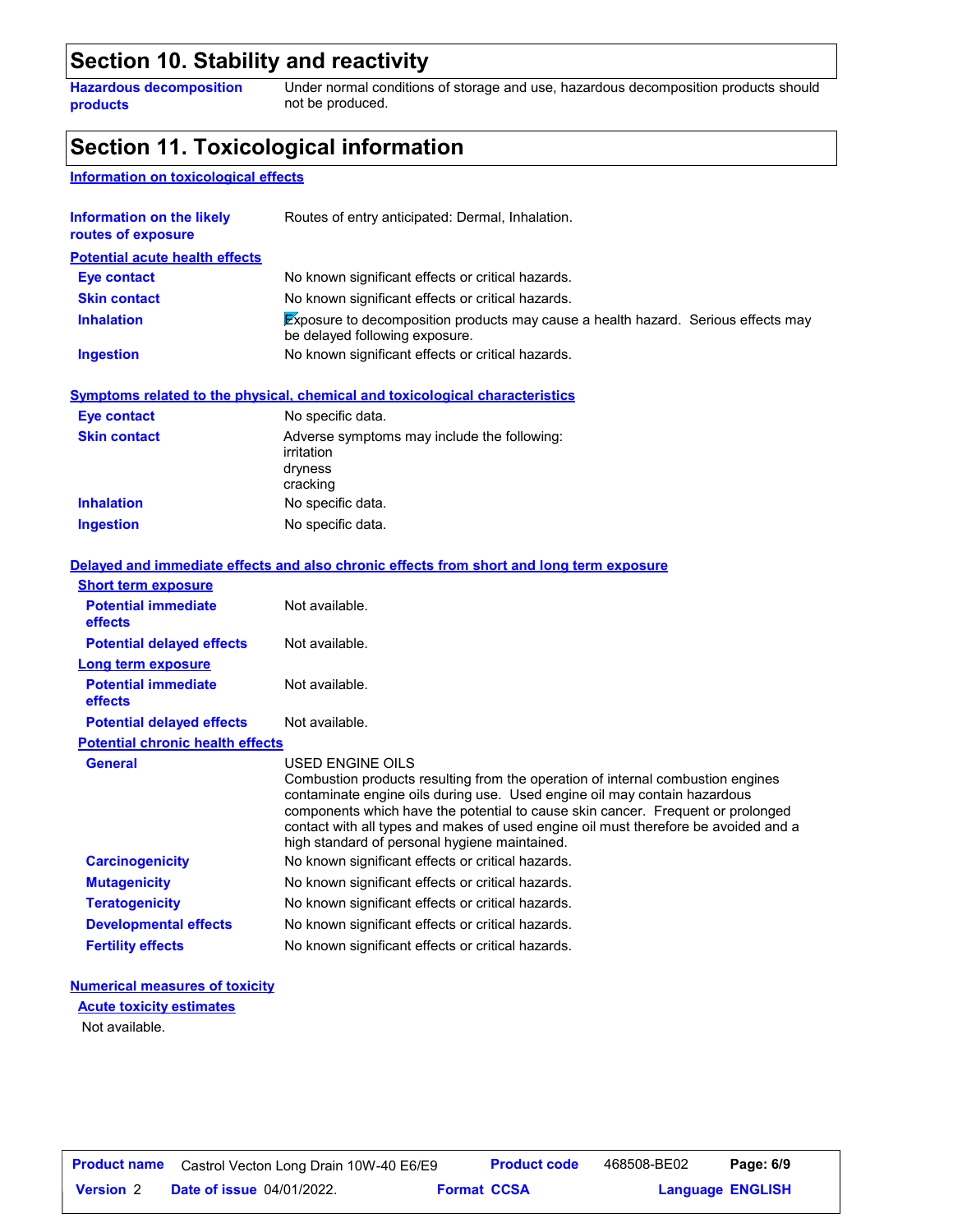## **Section 12. Ecological information**

#### **Toxicity**

No testing has been performed by the manufacturer.

#### **Persistence and degradability**

Expected to be biodegradable.

#### **Bioaccumulative potential**

This product is not expected to bioaccumulate through food chains in the environment.

| <b>Mobility in soil</b>                                 |                                                                                                                           |
|---------------------------------------------------------|---------------------------------------------------------------------------------------------------------------------------|
| <b>Soil/water partition</b><br><b>coefficient (Koc)</b> | Not available.                                                                                                            |
| <b>Mobility</b>                                         | Spillages may penetrate the soil causing ground water contamination.                                                      |
| <b>Other adverse effects</b>                            | No known significant effects or critical hazards.                                                                         |
| <b>Other ecological information</b>                     | Spills may form a film on water surfaces causing physical damage to organisms. Oxygen<br>transfer could also be impaired. |

#### **Section 13. Disposal considerations**

**Disposal methods**

The generation of waste should be avoided or minimized wherever possible. Significant quantities of waste product residues should not be disposed of via the foul sewer but processed in a suitable effluent treatment plant. Dispose of surplus and non-recyclable products via a licensed waste disposal contractor. Disposal of this product, solutions and any by-products should at all times comply with the requirements of environmental protection and waste disposal legislation and any regional local authority requirements. Waste packaging should be recycled. Incineration or landfill should only be considered when recycling is not feasible. This material and its container must be disposed of in a safe way. Empty containers or liners may retain some product residues. Avoid dispersal of spilled material and runoff and contact with soil, waterways, drains and sewers.

### **Section 14. Transport information**

|                                         | <b>DOT Classification</b> | <b>TDG Classification</b> | <b>IMDG</b>              | <b>IATA</b>    |
|-----------------------------------------|---------------------------|---------------------------|--------------------------|----------------|
| <b>UN number</b>                        | Not regulated.            | Not regulated.            | Not regulated.           | Not regulated. |
| <b>UN proper</b><br>shipping name       | $\overline{a}$            | ٠                         | $\overline{\phantom{a}}$ |                |
| <b>Transport</b><br>hazard class(es)    |                           | ٠                         | $\overline{a}$           |                |
| <b>Packing group</b>                    | $\overline{\phantom{0}}$  | $\overline{\phantom{a}}$  | $\overline{\phantom{a}}$ |                |
| <b>Environmental</b><br>hazards         | No.                       | No.                       | No.                      | No.            |
| <b>Additional</b><br><b>information</b> |                           | $\overline{\phantom{a}}$  | $\overline{a}$           |                |

**Special precautions for user** Not available.

**Transport in bulk according to IMO instruments**

Not available.

**Date of issue** 04/01/2022. **Version** 2 **Format Language Product name** Castrol Vecton Long Drain 10W-40 E6/E9 **Product code** 468508-BE02 **Page: 7/9** | **Language ENGLISH** 468508-BE02 Page: 7/9 **Format CCSA**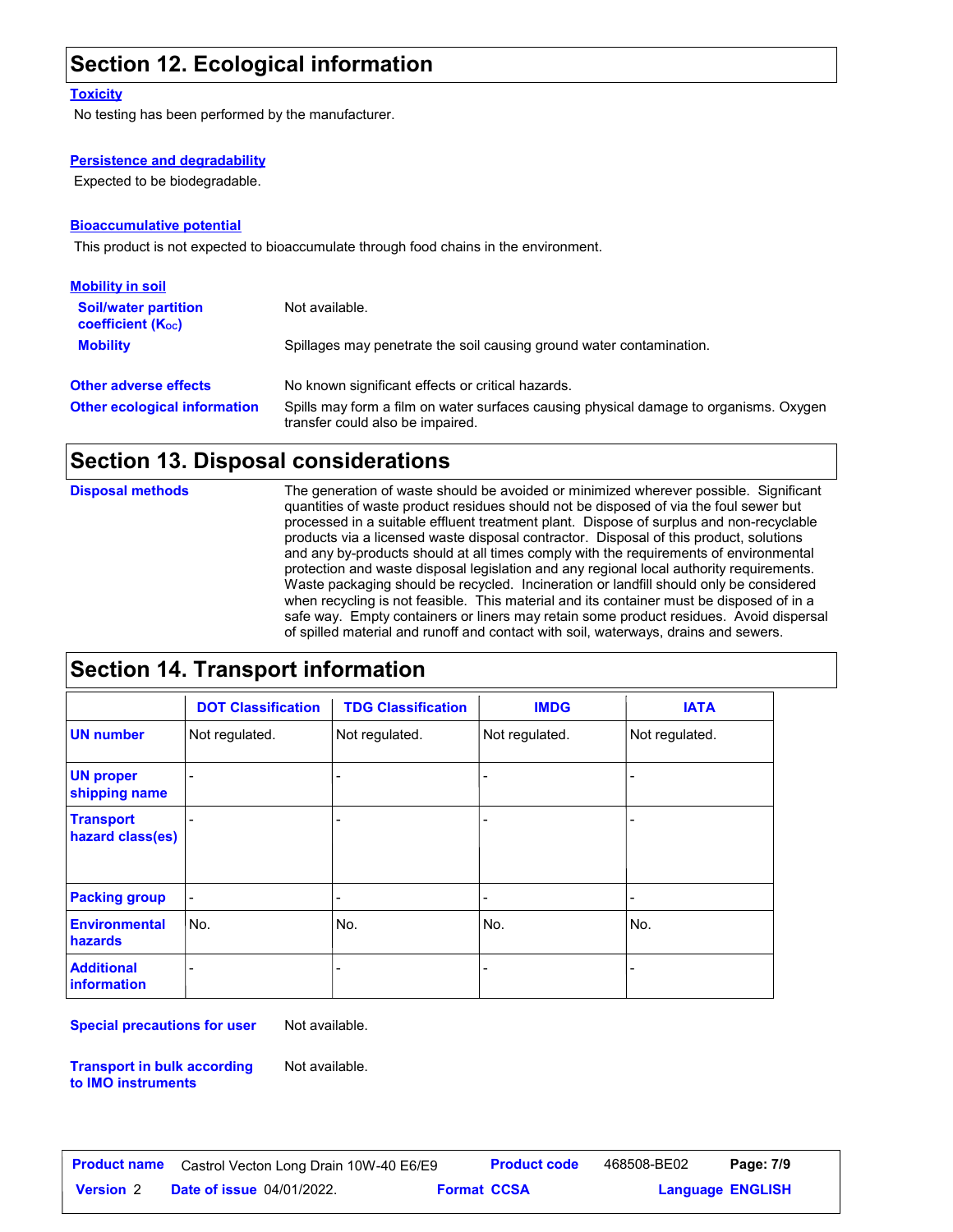## **Section 15. Regulatory information**

| <b>U.S. Federal regulations</b>                                 |                                                                                  |
|-----------------------------------------------------------------|----------------------------------------------------------------------------------|
| <b>United States inventory</b><br>(TSCA 8b)                     | All components are active or exempted.                                           |
| <b>Other regulations</b>                                        |                                                                                  |
| <b>Australia inventory (AIIC)</b>                               | All components are listed or exempted.                                           |
| <b>Canada inventory</b>                                         | All components are listed or exempted.                                           |
| <b>China inventory (IECSC)</b>                                  | At least one component is not listed.                                            |
| <b>Japan inventory (CSCL)</b><br><b>Korea inventory (KECI)</b>  | All components are listed or exempted.<br>All components are listed or exempted. |
| <b>Philippines inventory</b><br>(PICCS)                         | At least one component is not listed.                                            |
| <b>Taiwan Chemical</b><br><b>Substances Inventory</b><br>(TCSI) | All components are listed or exempted.                                           |
| <b>REACH Status</b>                                             | The company, as identified in Section 1, sell                                    |

1, sells this product in the EU in compliance with the current requirements of REACH.

### **Section 16. Other information**

| <b>History</b>                    |                                                                                                                                                                                                                                                                                                                                                                                                                                                                                                                                                                                                                                                                                                                                                                                                                                                                                                                                                                                                                                                                                                                                                                                                                                                                                           |
|-----------------------------------|-------------------------------------------------------------------------------------------------------------------------------------------------------------------------------------------------------------------------------------------------------------------------------------------------------------------------------------------------------------------------------------------------------------------------------------------------------------------------------------------------------------------------------------------------------------------------------------------------------------------------------------------------------------------------------------------------------------------------------------------------------------------------------------------------------------------------------------------------------------------------------------------------------------------------------------------------------------------------------------------------------------------------------------------------------------------------------------------------------------------------------------------------------------------------------------------------------------------------------------------------------------------------------------------|
| Date of issue/Date of<br>revision | 04/01/2022.                                                                                                                                                                                                                                                                                                                                                                                                                                                                                                                                                                                                                                                                                                                                                                                                                                                                                                                                                                                                                                                                                                                                                                                                                                                                               |
| Date of previous issue            | 05/20/2020.                                                                                                                                                                                                                                                                                                                                                                                                                                                                                                                                                                                                                                                                                                                                                                                                                                                                                                                                                                                                                                                                                                                                                                                                                                                                               |
| <b>Prepared by</b>                | <b>Product Stewardship</b>                                                                                                                                                                                                                                                                                                                                                                                                                                                                                                                                                                                                                                                                                                                                                                                                                                                                                                                                                                                                                                                                                                                                                                                                                                                                |
| <b>Key to abbreviations</b>       | ACGIH = American Conference of Industrial Hygienists<br>ATE = Acute Toxicity Estimate<br><b>BCF</b> = Bioconcentration Factor<br>CAS Number = Chemical Abstracts Service Registry Number<br>GHS = Globally Harmonized System of Classification and Labelling of Chemicals<br>IATA = International Air Transport Association<br>IBC = Intermediate Bulk Container<br>IMDG = International Maritime Dangerous Goods<br>LogPow = logarithm of the octanol/water partition coefficient<br>MARPOL = International Convention for the Prevention of Pollution From Ships, 1973 as<br>modified by the Protocol of 1978. ("Marpol" = marine pollution)<br>OEL = Occupational Exposure Limit<br>SDS = Safety Data Sheet<br>STEL = Short term exposure limit<br>TWA = Time weighted average<br>$UN = United Nations$<br>UN Number = United Nations Number, a four digit number assigned by the United<br>Nations Committee of Experts on the Transport of Dangerous Goods.<br>Varies = may contain one or more of the following 64741-88-4, 64741-89-5, 64741-95-3,<br>64741-96-4, 64742-01-4, 64742-44-5, 64742-45-6, 64742-52-5, 64742-53-6, 64742-54-7,<br>64742-55-8, 64742-56-9, 64742-57-0, 64742-58-1, 64742-62-7, 64742-63-8, 64742-65-0,<br>64742-70-7, 72623-85-9, 72623-86-0, 72623-87-1 |

#### **Indicates information that has changed from previously issued version.**

#### **Notice to reader**

*All reasonably practicable steps have been taken to ensure this data sheet and the health, safety and environmental information contained in it is accurate as of the date specified below. No warranty or representation, express or implied is made as to the accuracy or completeness of the data and information in this data sheet.*

*The data and advice given apply when the product is sold for the stated application or applications. You should not use the product other than for the stated application or applications without seeking advice from BP Group.*

*It is the user's obligation to evaluate and use this product safely and to comply with all applicable laws and regulations. The BP Group shall not be responsible for any damage or injury resulting from use, other than the stated product use of the material, from any failure to adhere to recommendations, or from any hazards inherent in the nature of the material. Purchasers of the product for supply to a third party for use at work, have a duty to take all necessary steps to ensure that*  any person handling or using the product is provided with the information in this sheet. Employers have a duty to tell *employees and others who may be affected of any hazards described in this sheet and of any precautions that should be* 

|                  | <b>Product name</b> Castrol Vecton Long Drain 10W-40 E6/E9 |                    | <b>Product code</b> | 468508-BE02             | Page: 8/9 |
|------------------|------------------------------------------------------------|--------------------|---------------------|-------------------------|-----------|
| <b>Version 2</b> | <b>Date of issue 04/01/2022.</b>                           | <b>Format CCSA</b> |                     | <b>Language ENGLISH</b> |           |